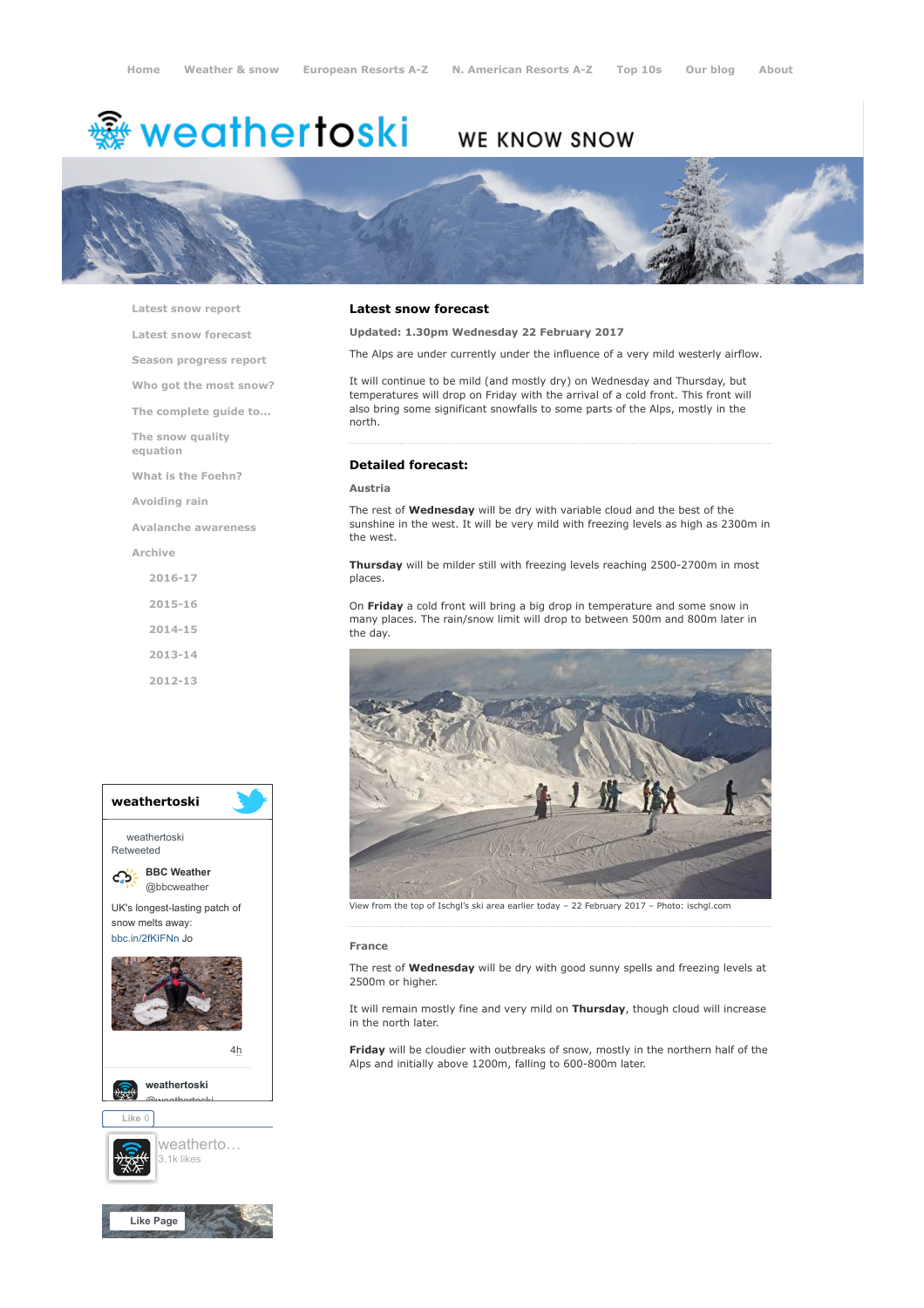Follow me on: **Luitt** 

[Tweet](https://twitter.com/intent/tweet?original_referer=https%3A%2F%2Fwww.weathertoski.co.uk%2Fweather-snow%2Farchive%2Fsnow-forecast-22-02-2017%2F&ref_src=twsrc%5Etfw&text=Weather%20to%20ski%20-%20Snow%20forecast%20-%2022%20February%202017&tw_p=tweetbutton&url=https%3A%2F%2Fwww.weathertoski.co.uk%2Fweather-snow%2Farchive%2Fsnow-forecast-22-02-2017%2F)

Tweet this page





# Contact us...

Got a burning question about weather or snow conditions in the Alps? [Contact us](https://www.weathertoski.co.uk/about-1/contact-us/) and we'll do our best to answer it...

## E: [info@weathertoski.co.uk](mailto:fraser@weathertoski.co.uk)

T: +44 (0)20 3151 3154



Sunny and mild in the southern French Alps. This is Orcières – 22 February 2017 – Photo: orcieres.com

### Italy

The rest of **Wednesday** and Thursday will be dry with plenty of sunshine and very mild temperatures, with freezing levels reaching 2400-2700m.

Friday will be cloudier, especially close to the border areas where some showers are possible at times (snow 1200-1500m, lower later). However, some places will stay dry, particularly in the south-western Italian Alps.



Bright skies over Kronplatz today – 22 February 2017 – Photo: kronplatz.com

#### Switzerland

The rest of **Wednesday** will be dry with long sunny spells and very mild temperatures (freezing levels around 2500m).

Thursday will again by very mild and mostly fine, but cloud will increase in the north later in the day.

Friday will see snow (1300m, dropping to 600-800m later), heaviest in the central and northern Alps, but patchier in the south and south-east.



Almost spring-like in the Portes du Soleil this afternoon – 22 February 2017 – Photo: telemorgins.ch